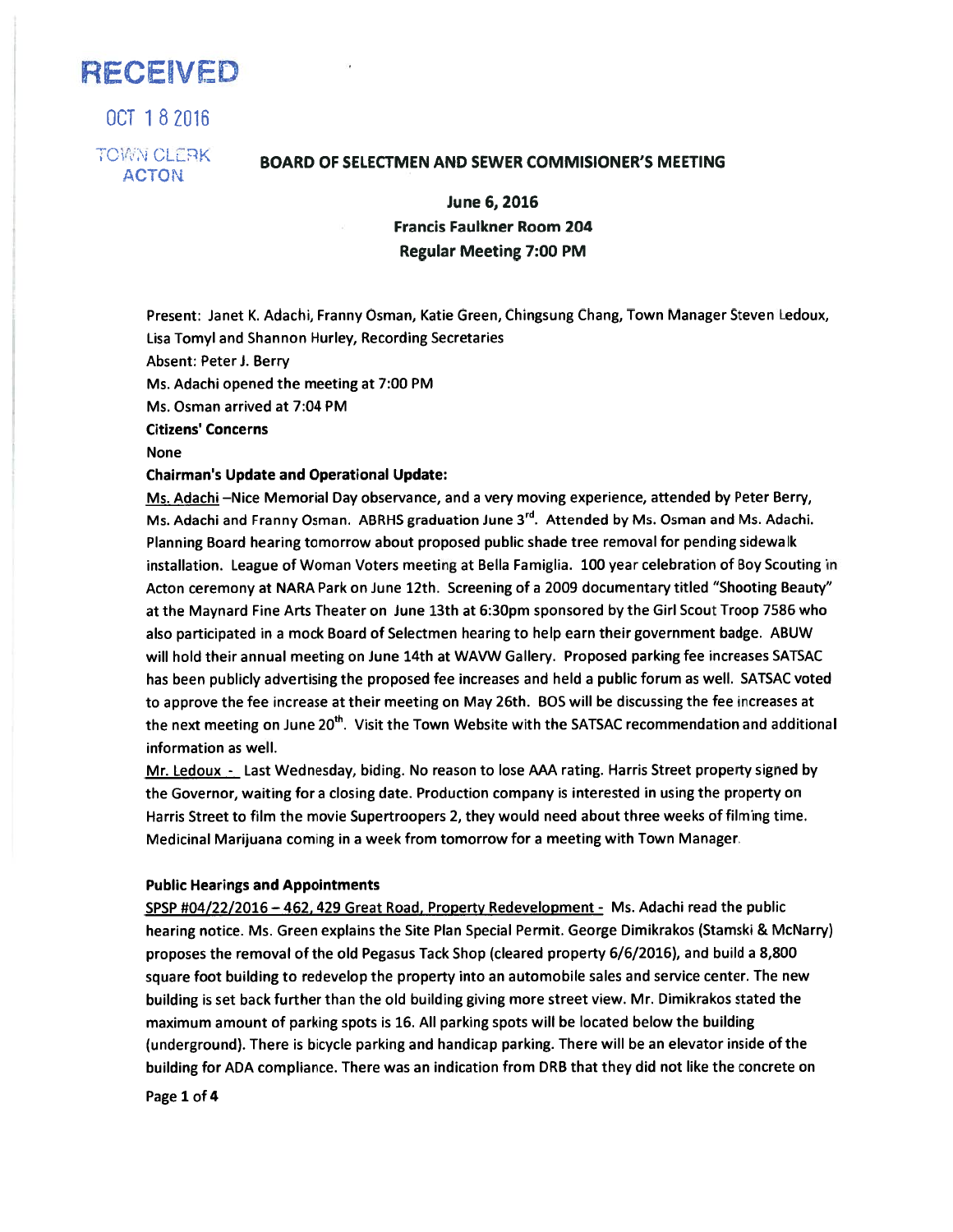the outside of the building. The new building will be brought up to keep the concrete 2-3. Landscape will be dense on the apartment building side.. The Board of Health has approved the septic system plans. Ms. Osman asked about the second entrance that DRB was concerned about. Mr. Dimikrakos revealed that their plans show that they complied with DRB's request to only show 2-2  $\frac{1}{2}$  feet of concrete exposure. The septic system drives the condition of the grade of the land.

Ms. Adachi would like Mr. Dimikrakos to go back to the advisory board to presen<sup>t</sup> the plan design.

No questions from BOS or audience.

Ms. Green recommends to close the hearing tonight and to bring the revised plans back to DRB to consult with them about their revisions. Some comments from Engineering about draining problems but those are being looked at. Add it to the list of conditions. Ms. Green moved to approve the the draft decision as written by the Planning Department on the condition to bring the revised plans back to the DRB for review and to consult about the revisions, Ms. Adachi seconded. All Ayes (4-0), Alleged Over Service, Makaha Restaurant - Ms. Adachi read the public hearing notice. Representing Makaha restaurant was Mr. Raymond Cheng, representing Acton Police Department was Deputy Chief Richard Burrows, James Cogan, Fred Rentschler and Douglas Mahoney, arresting officer. Ms. Adachi read <sup>a</sup> statement from the Chair. Ms. Osman swore in Office Douglas Mahoney as <sup>a</sup> witness. No questions from the board.

First we knew about DUI - April 2016

James Cogan went to Makaha after the incident

Ms. Osman asks purpose of this hearing and why the Board has not heard anything about this incident.

Ms. Green asks to hear from the Licensee, Mr. Raymond Cheng. Ms. Osman swore in Mr. Cheng. Mr. Cheng stated that on the last Sunday of every month, the managemen<sup>t</sup> holds service of alcoholic beverage training for their employees. Approximately 2:30pm on March 5, 2015, 3 people consumed <sup>a</sup> total of 8 mai tais, and food. Around 4:00-4:3Opm, one patron asks to leave car as he did not feel as though he should drive and called his mother to come to bring them home. The bill was paidat 4:34pm. According to the Police report, the arrest occurred at 6:34pm.

Ms. Green states that she feels that there is no proof of over service at the Makaha in par<sup>t</sup> due to the time gap.

No further questions from the Board.

Anthony Cardello is sworn in to speak in defense of the Makaha.

Ms. Green moved to find no violation of the liquor license, Mr. Chang seconded. All Ayes (4-0)

Mr. Cheng spoke about how this has affected his business; he does not want people to drive and has spen<sup>t</sup> over \$15,000 for lawyers in order to face the Board.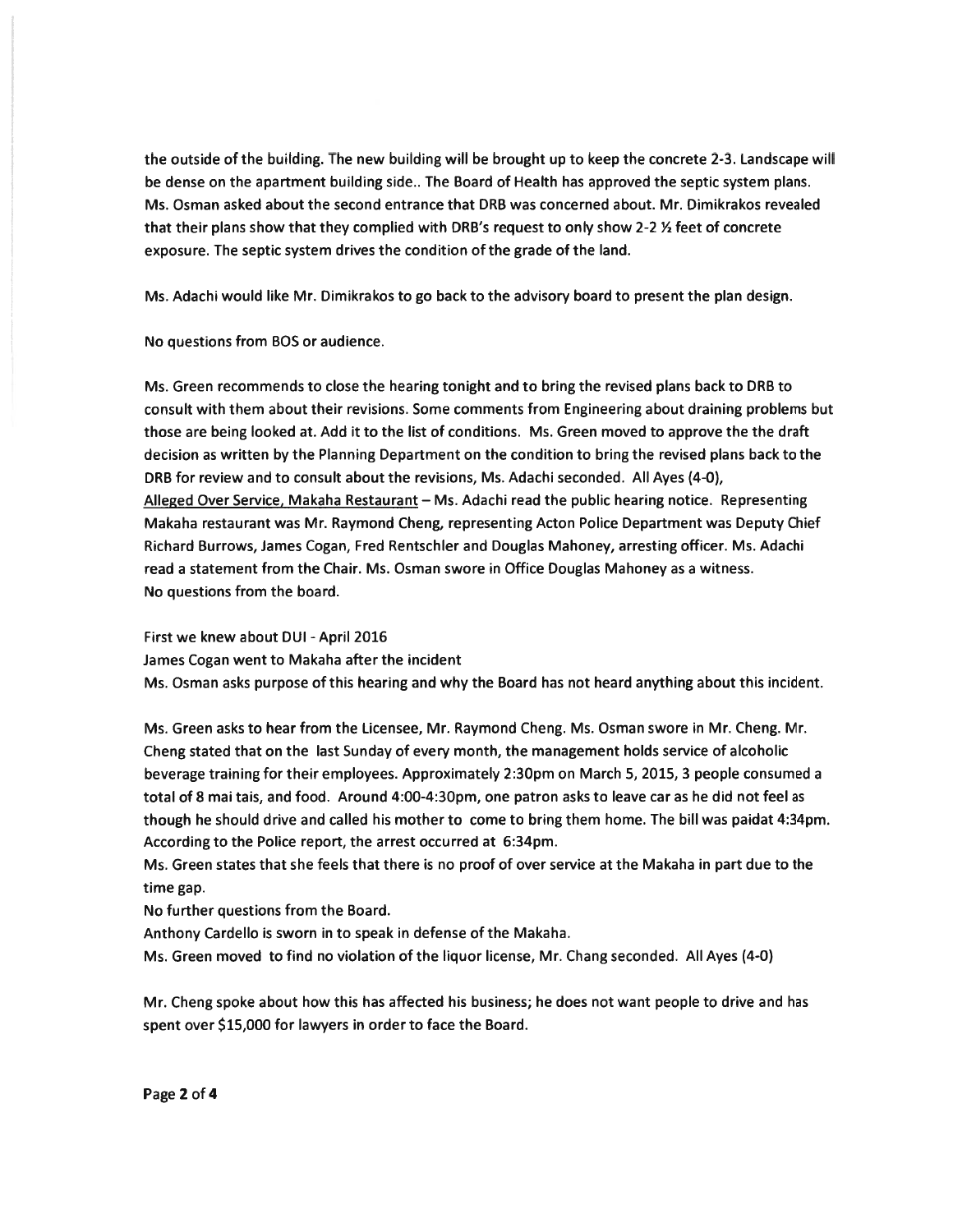#### Selectmen's Business

Recommendation on Electric Aggregation Consulting Firm - Mr. Ledoux - Approved at Town Meeting to move to an Electrical Aggregation plan.. Consulting firm will work with town and hold the bids, analyze, and education. The May 11<sup>th</sup> review committee consisting of Mary Smith - GAB, Steve Long - Green Acton, Andrea Ristine — Municipal Properties, Matthew Selby — Land Use and Economic Development Director,, and Steve Ledoux. Interviewed 3 firms and last Wednesday evening reviewed notes and references, talked to Town Managers that utilized firms of all 3 companies. All are good and confident, and all the Town Managers that were consulted spoke highly of the firms. Colonial Power Group, Good Energy, and Paragreen Energy group were interviewed. All 5 ranked Paragreen with #1, Colonial Power Group #2, and Good Energy #3. President is the former commissioner of energy, process of going through DPU. Jon Shortsleeve was one of the leading components for buying streetlights for municipalities to cut cost. Community outreach can be geared towards the non-english speaking clients. Mr. Ledoux asks board for recommendation to go forward and make <sup>a</sup> deal. Ms. Green asks if the Town would be selecting the

Mr. Ledoux explains that there could be 3 options. One would be default, one partially green, and one more green. Depending on what the consultant and board decide. Ms. Adachi asks when this would be going to happen. Mr. Ledoux states the goal is to have bids out for November to ge<sup>t</sup> the rate lock for the winter. No further questions from the Board. Ms. Green moves to authorize Electric Aggregation - Ms. Osman seconded. All Ayes (4-0)

Selectmen to Discuss Calling for Special Town Meeting, October 5, 2016 — Mr. Ledoux discussed about an article to increase the CPA surcharge article to bring to <sup>a</sup> Special Town Meeting. Only location available for the Special Town Meeting is at the upper field house at the High School. Many conflicts bring it down to two days Wednesday, October 5, 2016 and October 13, 2016. Ms. Adachi asks Mr. Ledoux to explain accepting proposals for a lease for Senior Center - bids are due on June 16<sup>th</sup>.. Possible warrant articles will be <sup>a</sup> current tentative agreemen<sup>t</sup> on fire contract, union has not ratified yet, Town starting ALS – need to give a6 month notice to CMERA, and appropriations for a building lease for the Senior Center. Question from Mr. Chang, he does not see <sup>a</sup> need to do another special town meeting for <sup>a</sup> light agenda. Ms. Green disagrees; she believes there are enough pressing issues.

Ms. Green moves to call for <sup>a</sup> Special Town Meeting on October 5, 2016, Ms. Osman seconds. 3 Ayes, 1 Nay (Mr. Chang)

## Selectmen's Reports:

Selectmen Reports are included in the agenda packet on docushare. There were no questions.

### Consent Agenda

Ms. Green moved to consent items 5-15, Mr. Chang seconds, All Ayes (4-0) Ms. Green moved to adjourn, Ms. seconded. All ayes (4-0)

Respectfully Submitted, Page 3 of 4